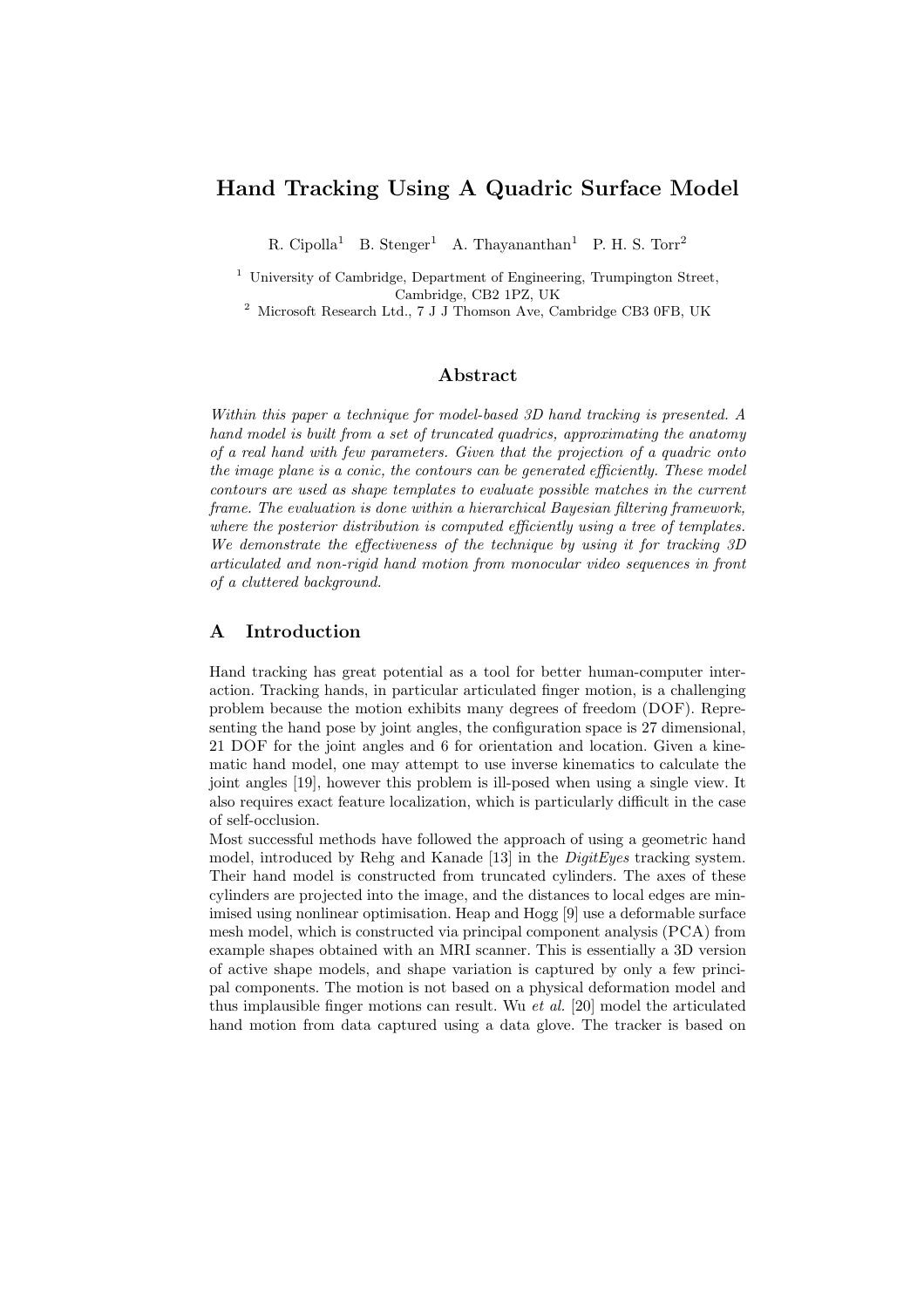importance sampling, and hypotheses are generated by projecting a 'cardboard model' into the image. This model is constructed from planar patches, and thus the system is view-dependent.

It is clear that the performance of a model-based tracker depends on the type of the used model. However, there is a trade-off between accurate modelling, and efficient rendering and comparison with the image data. In fact this is generally true when modelling articulated objects for tracking, which is commonly done in the context of human body tracking (see [11] for a survey). A number of different models have been suggested in this context, using various primitives such as boxes, cylinders, ellipsoids or super-quadrics.

The next section describes the geometric hand model used in this paper. Section C reviews work on tree-based detection. A short introduction to Bayesian filtering is given in D, and in section E we introduce filtering using a tree-based estimator. Tracking results on video sequences of hand motion are shown in section F.

## B Modelling Hand Geometry

This section describes the construction of a hand model from truncated quadrics. The advantage of this method is that the object surface can be approximated with low complexity and that contours can be generated using tools from projective geometry. This hand model has previously been described in [15] but here it is used in a different tracking framework.

#### B.1 Projective Geometry of Quadrics and Conics

A quadric is a second degree implicit surface in 3D space, and it can be represented in homogeneous coordinates by a symmetric  $4 \times 4$  matrix **Q** [8]. The surface is defined by all points  $\mathbf{X} = [x, y, z, 1]^T$  satisfying the equation

$$
\mathbf{X}^{\mathrm{T}} \mathbf{Q} \mathbf{X} = 0. \tag{1}
$$

Different families of quadrics are obtained from matrices Q of different ranks. Particular cases of interest are:

ellipsoids, represented by matrices Q with full rank; cones and cylinders, represented by matrices  $Q$  with rank $(Q) = 3$ ; a pair of planes  $\pi_0$  and  $\pi_1$ , represented as  $\mathbf{Q} = \pi_0 \pi_1^{\mathrm{T}} + \pi_1 \pi_0^{\mathrm{T}}$  with  $\mathrm{rank}(\mathbf{Q}) =$ 2.

Note that there are several other projective types of quadrics, such as hyperboloids or paraboloids, which like ellipsoids have a matrix of full rank. Under a Euclidean transformation  $\mathbf{T} = \begin{bmatrix} \mathbf{R} & \mathbf{t} \\ \mathbf{0}^T & 1 \end{bmatrix}$  the shape of a quadric is preserved, but in the new coordinate system **Q** is represented by  $\hat{Q} = T^{-T}QT^{-1}$ .

A quadric has nine degrees of freedom, corresponding to the independent elements of Q up to a scale factor. Given a number of point correspondences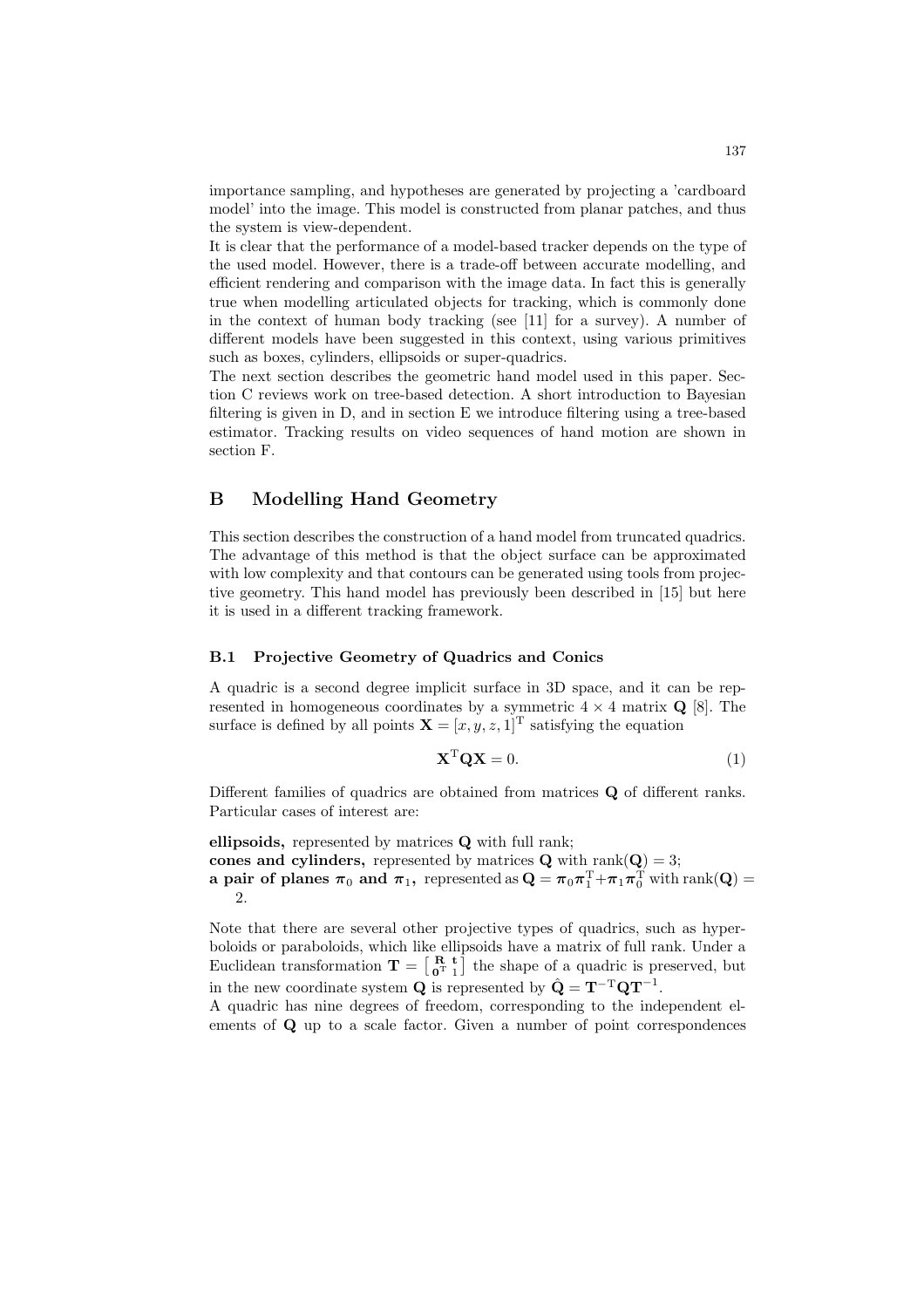or outlines in multiple views, quadric surfaces can be reconstructed, as shown by Cross and Zisserman [6]. It is also suggested that for many objects using a piecewise quadric representation gives an accurate and compact surface representation. In order to employ quadrics for modelling such general shapes, it is necessary to truncate them. For any quadric  $\mathbf{Q}$  the truncated quadric  $\mathbf{Q}_{\Pi}$  can be obtained by finding points  $X$  satisfying:

$$
\mathbf{X}^{\mathrm{T}} \mathbf{Q} \mathbf{X} = 0 \quad \text{and} \quad \mathbf{X}^{\mathrm{T}} \mathbf{\Pi} \mathbf{X} \ge 0,
$$
 (2)

where  $\Pi$  is a matrix representing a pair of clipping planes (see figure 1a). The image of a quadric  $\mathbf{Q} = \begin{bmatrix} \mathbf{A} & \mathbf{b} \\ \mathbf{b}^{\mathrm{T}} & c \end{bmatrix}$  seen from a normalised projective camera  $\tilde{\mathbf{P}} =$  $[\mathbb{I} \mid \mathbf{0}]$  is a conic **C** given by

$$
\mathbf{C} = c\mathbf{A} - \mathbf{b}\mathbf{b}^{\mathrm{T}},\tag{3}
$$

as shown in figure 1b. In order to obtain the image of a quadric Q in an arbitrary projective camera  $P$  it is necessary to compute the transformation  $H$  such that  $PH = [\mathbb{I} \mid 0]$ . This normalising transformation is given by the matrix  $H =$  $[\mathbf{P}^{\dagger}|\mathbf{p}^{\perp}]$ , where  $\mathbf{P}^{\dagger}$  is the pseudo inverse of  $\mathbf{P}$  and  $\mathbf{p}^{\perp}$  is the camera centre or the null vector of  $P$  (see [5]).



Fig. 1. Projection of a quadric. (a) A truncated quadric  $\mathbf{Q}_{\Pi}$ , here a truncated ellipsoid, can be obtained by finding points on quadric **Q** which satisfy  $X<sup>T</sup> \Pi X \ge$ 0. (b) The projection of a quadric  $Q$  into the image plane is a conic  $C$ .

### B.2 Description of the Hand Model

The hand model is built using a set of quadrics  $\{Q_i\}_{i=1}^q$ , representing the anatomy of a human hand as shown in figure 2. We use a hierarchical model with 27 degrees of freedom (DOF): 6 for the global hand position, 4 for the pose of each finger and 5 for the pose of the thumb. Starting from the palm and ending at the tips, the coordinate system of each quadric is defined relative to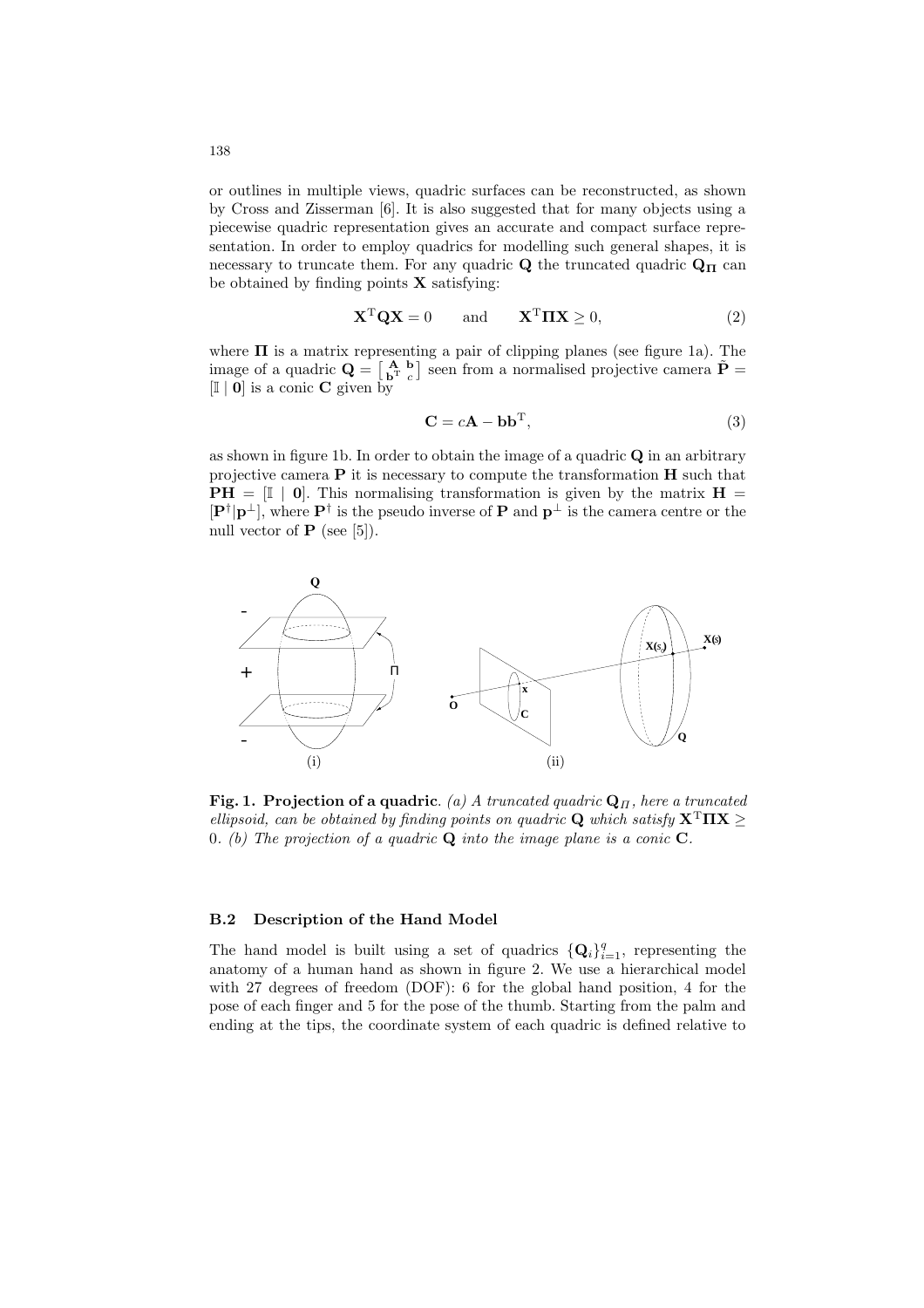the previous one in the hierarchy. The palm is modelled using a truncated cylinder, its top closed by a half-ellipsoid. Each finger consists of three segments of a cone, one for each phalanx. They are connected by hemispheres, representing the joints. A default shape is first obtained by taking measurements from a real hand. Given the image data, shape matching can be used to estimate a set of shape parameters, including finger lengths and a width parameter [17].



Fig. 2. Geometric hand model. The hand model has 27 degrees of freedom is constructed using truncated quadrics as building blocks. Depicted is (a) a front view and (b) an exploded view.

### B.3 Generation of the Contours

Each clipped quadric of the hand model is projected individually as described in section B.1, generating a list of clipped conics. For each conic matrix  $C$  we use eigen-decomposition to obtain a factorisation given by

$$
\mathbf{C} = \mathbf{T}^{-T} \mathbf{D} \mathbf{T}^{-1}.
$$
 (4)

The diagonal matrix **D** represents a conic aligned with the  $x$ - and  $y$ -axis and centred at the origin. The matrix  $T$  is the Euclidean transformation that maps this conic onto  $C$ . We can therefore draw  $C$  by drawing  $D$  and transforming the points according to  $T$ . The drawing of  $D$  is carried out by different methods, depending on its rank. For rank( $\bf{D}$ ) = 3 we draw an ellipse, for rank( $\bf{D}$ ) = 2 we draw a pair of lines.

The next step is occlusion handling. Consider a point  $x$  on the conic  $C$ , obtained by projecting the quadric Q, as shown in figure 1. The camera centre and x define a 3D ray L. Each point  $\mathbf{X} \in L$  is given by  $\mathbf{X}(s) = \begin{bmatrix} \mathbf{x} \end{bmatrix}$ , where s is a free parameter determining the depth of the point in space, such that the point  $\mathbf{X}(0)$ is at infinity and  $\mathbf{X}(\infty)$  is at the camera centre. The point of intersection of the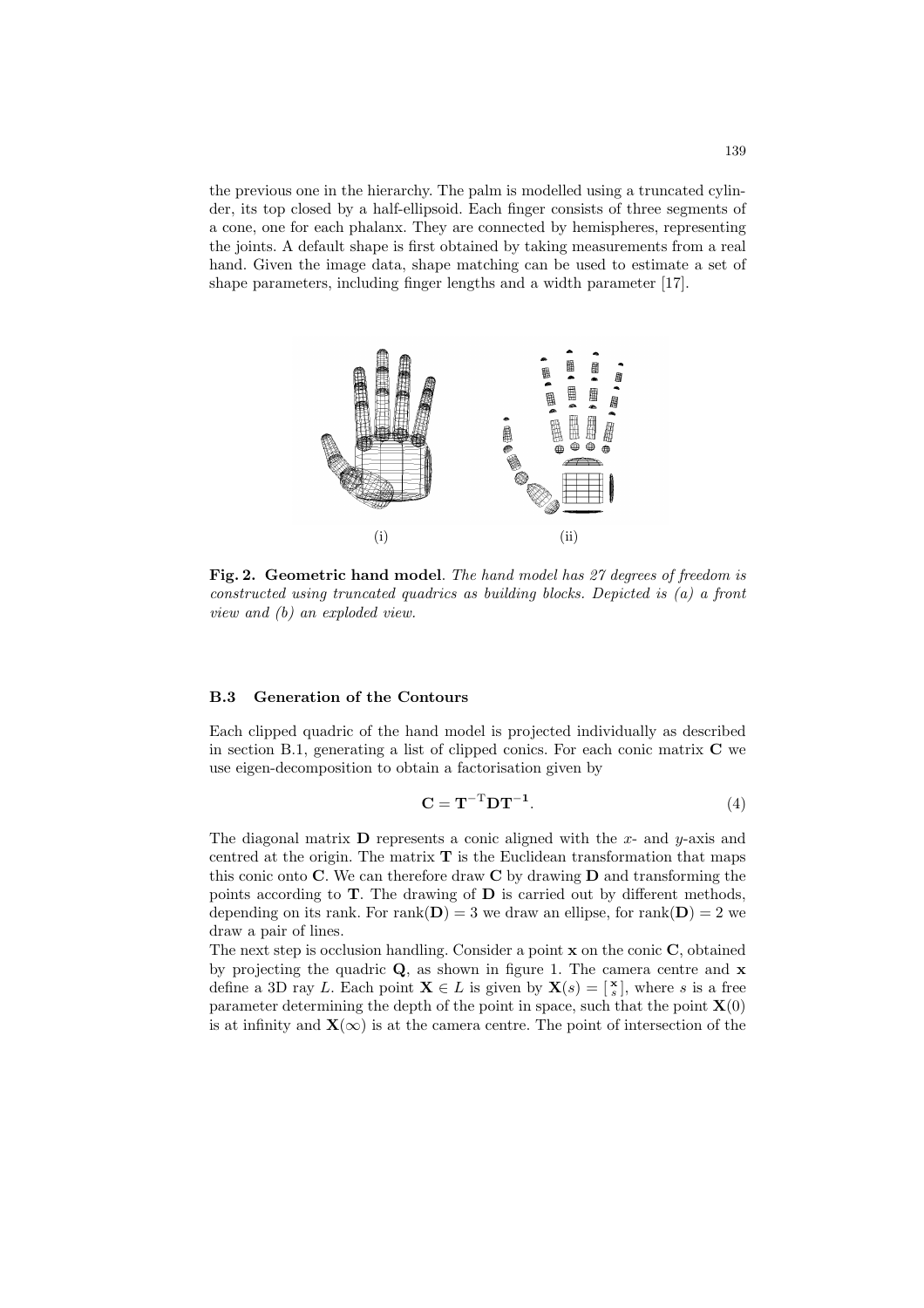ray with the quadric Q is found by solving the equation

$$
\mathbf{X}(s)^{\mathrm{T}} \mathbf{Q} \mathbf{X}(s) = 0 \tag{5}
$$

for s. Writing  $\mathbf{Q} = \begin{bmatrix} \mathbf{A} & \mathbf{b} \\ \mathbf{b}^{\mathrm{T}} & c \end{bmatrix}$ , the unique solution of (5) is given by  $s_0 = -\mathbf{b}^{\mathrm{T}}\mathbf{x}/c$ . In order to check if  $\mathbf{X}(s_0)$  is visible, (5) is solved for each of the other quadrics  $\mathbf{Q}_i$  of the hand-model. In the general case there are two solutions  $s_1^i$  and  $s_2^i$ , yielding the points where the ray intersects with quadric  $\mathbf{Q}_i$ . The point  $\mathbf{X}(s_0)$ is visible if  $s_0 \geq s_j^i$   $\forall i, j$ , in which case the point **x** is drawn. Figure 3 shows examples of hand model projections.



Fig. 3. Examples of model projections.  $(a)-(d)$  show different hand poses. For each example the 3D hand model is shown on the left and its projection into the image plane on the right. Note that self-occlusion is handled when generating the contours.

#### B.4 Learning Natural Hand Articulation

Model-based trackers commonly use a 3D geometric model with an underlying biomechanical deformation model [1, 2, 13]. Each finger can be modelled as a kinematic chain with 4 DOF, and the thumb with 5 DOF. Thus articulated hand motion lies in a 21 dimensional joint angle space. However, hand motion is highly constrained as each joint can only move within certain limits. Furthermore the motion of different joints is correlated, for example, most people find it difficult to bend the little finger while keeping the ring finger fully extended at the same time. Thus hand articulation is expected to lie in a compact region within the 21 dimensional angle space. We used a data glove to collect a large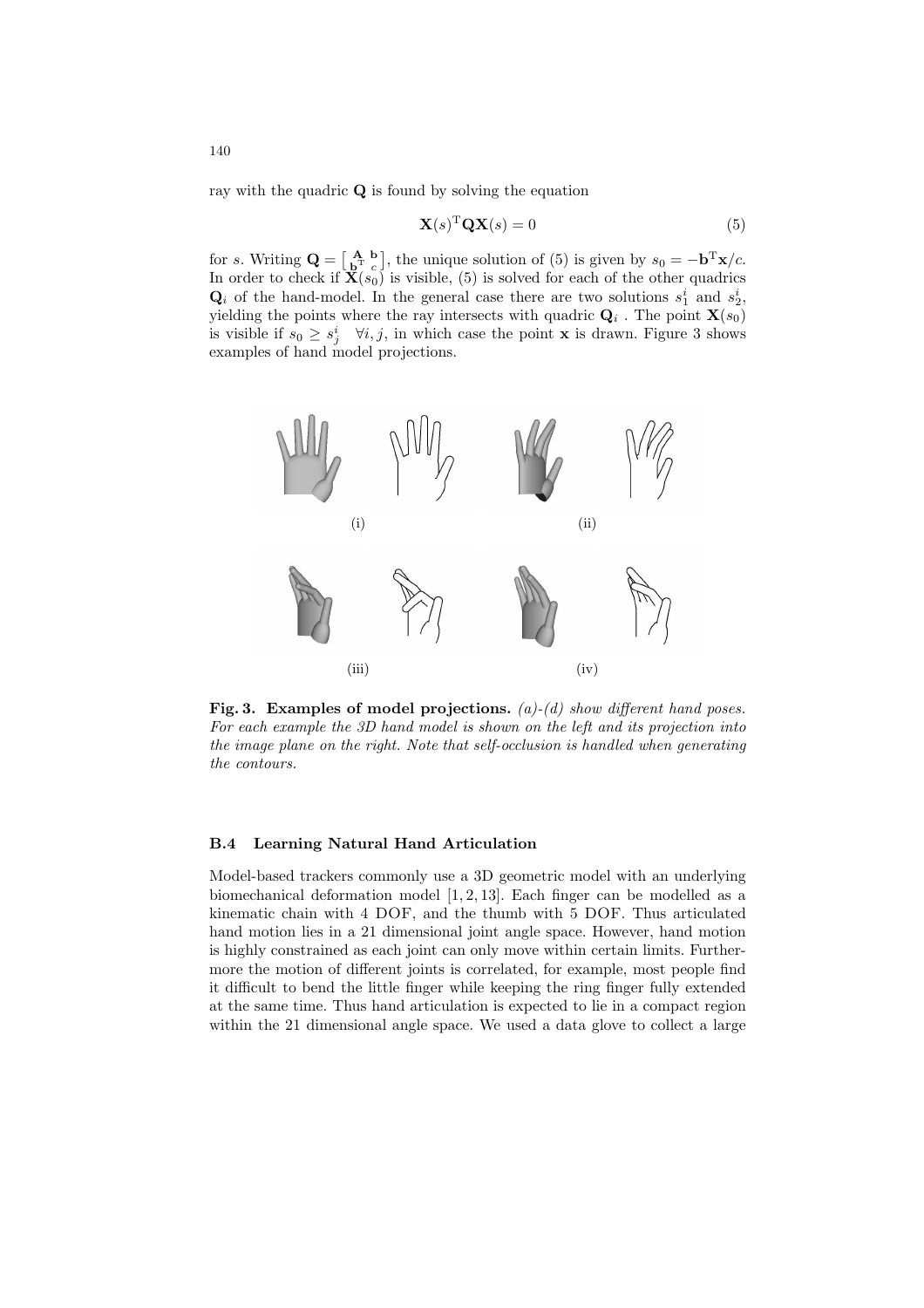number of joint angles in order to capture natural hand articulation. Experiments with 15 sets of joint angles captured from three different subjects, show that in all cases 95 percent of the variance is captured by the first eight principal components, in 10 cases within the first seven, which confirms the results reported by Wu et al. in [20]. Figure 4 shows trajectories projected onto the first three eigenvectors between a set of hand poses. As described in the next



Fig. 4. Paths in the configuration space found by PCA. (a) The figure shows a trajectory of projected hand state vectors onto the first three principal components. (b) The hand configurations corresponding to the four end points in  $(a)$ .

section, this lower dimensional eigen-space will be quantised into a set of discrete states. Hand motion is then modelled by a first order Markov process between these states. Given a large amount of training data, higher order models can be learned.

## C Tree-Based Detection

For real applications the problem of tracker initialisation, as well as the handling of self-occlusion and cluttered backgrounds remain obstacles. Current state-ofthe-art systems often employ a version of particle filtering, allowing for multiple hypotheses. The use of particle filters is primarily motivated by the need to overcome ambiguous frames in a video sequence so that the tracker is able to recover. Another way to overcome the problem of losing lock is to treat tracking as object detection at each frame. Thus if the target is lost in one frame, this does not affect any subsequent frame. Template based methods have yielded good results for locating deformable objects in a scene with no prior knowledge, e.g. for hands or pedestrians [2, 7, 14, 17]. These methods are made robust and efficient by the use of distance transforms such as the chamfer or Hausdorff distance between template and image [3, 10], which were originally developed for matching a single template. A key suggestion was that multiple templates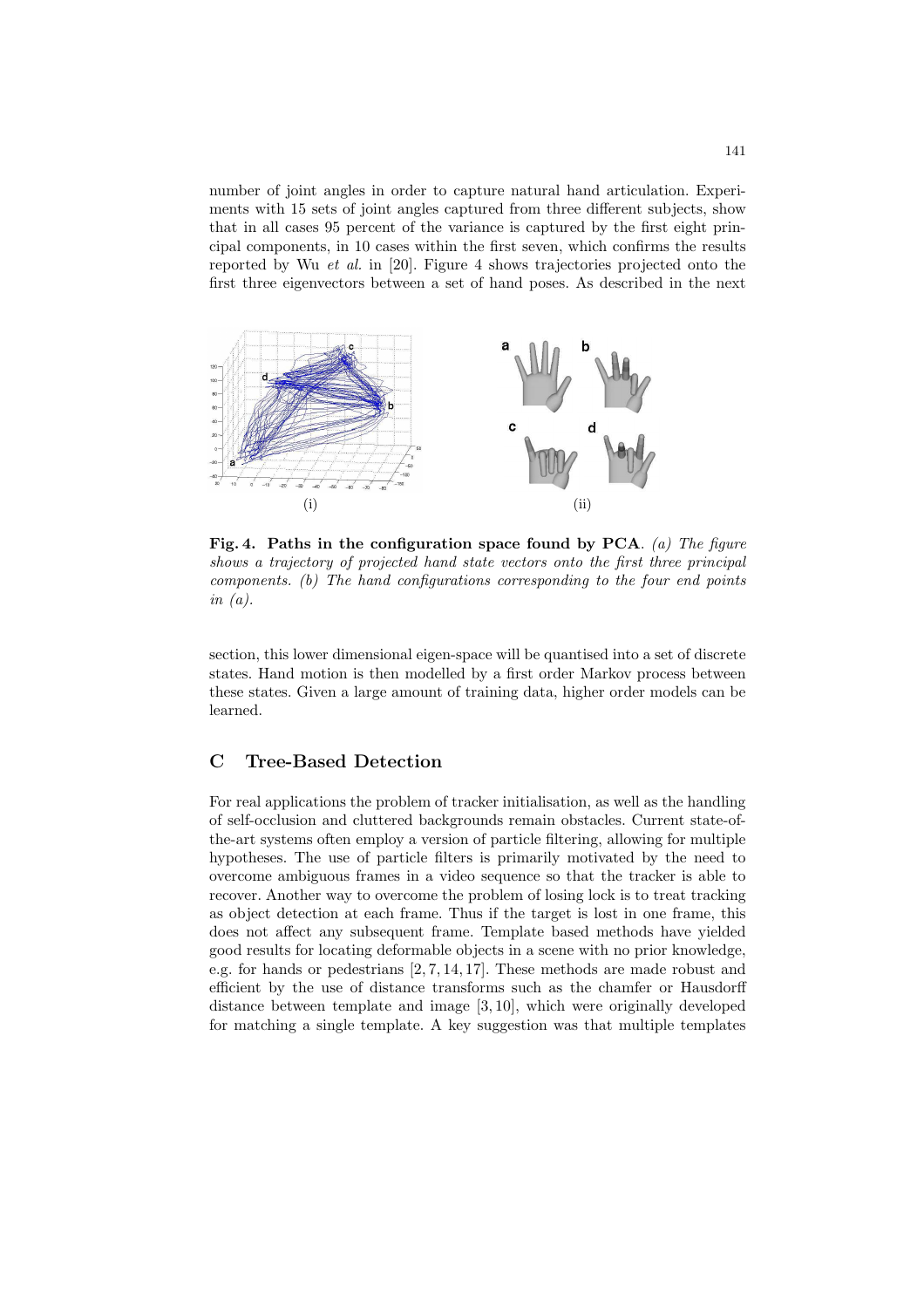could be dealt with efficiently by building a template hierarchy and a coarseto-fine search [7, 12]. The idea is to group similar templates and represent them with a single prototype template together with an estimate of the variance of the error within the cluster, which is used to define a matching threshold. The prototype is first compared to the image; only if the error is below the threshold are the templates within the cluster compared to the image. This clustering is done at various levels, resulting in a hierarchy, with the templates at the leaf level covering the space of all possible templates.

If a parametric object model is available, another option to build the tree is by partitioning the state space. Each level of the tree defines a partition with increasing resolution, the leaves defining the finest partition. Such a tree is depicted schematically in figure  $5(a)$ , for a single rotation parameter. This tree representation has the advantage that prior information is encoded efficiently, as templates with large distance in parameter space are likely to be in different sub-trees.

It may be argued that there is no need for a parametric model and that an exemplar-based approach could be followed, as by Toyama and Blake in [18]. However, for models with many degrees of freedom the storage space for templates becomes excessive. The use of a parametric model allows the combination of an on-line and off-line approach in the tree-based algorithm. Once the leaf level is reached more child templates can be generated for further optimisation. Hierarchical detection works well for locating a hand in images, and yet often there are ambiguous situations that could be resolved by using temporal information. The next section describes the Bayesian framework for filtering.

### D Bayesian Filtering

Filtering is the problem of estimating the state (hidden variables) of a system given a history of observations. Define, at time  $t$ , the state parameter vector as  $\theta_t$ , and the data (observations) as  $\mathbf{D}_t$ , with  $\mathbf{D}_{1:t-1}$ , being the set of data from time 1 to  $t-1$ ; and the data  $D_t$  are conditionally independent at each time step given the  $\theta_t$ . In our specific application  $\theta_t$  is the state of the hand (set of joint angles, location and orientation) and  $D_t$  is the image at time t (or some set of features extracted from that image). Thus at time t the posterior distribution of the state vector is given by the following recursive relation

$$
p(\boldsymbol{\theta}_{t}|\mathbf{D}_{1:t}) = \frac{p(\mathbf{D}_{t}|\boldsymbol{\theta}_{t})p(\boldsymbol{\theta}_{t}|\mathbf{D}_{1:t-1})}{p(\mathbf{D}_{t}|\mathbf{D}_{1:t-1})},
$$
\n(6)

where the normalising constant is

$$
p(\mathbf{D}_t|\mathbf{D}_{1:t-1}) = \int p(\mathbf{D}_t|\boldsymbol{\theta}_t) p(\boldsymbol{\theta}_t|\mathbf{D}_{1:t-1}) d\boldsymbol{\theta}_t.
$$
 (7)

The term  $p(\theta_t|\mathbf{D}_{1:t-1})$  in (6) is obtained from the Chapman-Kolmogorov equation:

$$
p(\boldsymbol{\theta}_{t}|\mathbf{D}_{1:t-1}) = \int p(\boldsymbol{\theta}_{t}|\boldsymbol{\theta}_{t-1})p(\boldsymbol{\theta}_{t-1}|\mathbf{D}_{1:t-1})d\boldsymbol{\theta}_{t-1}
$$
\n(8)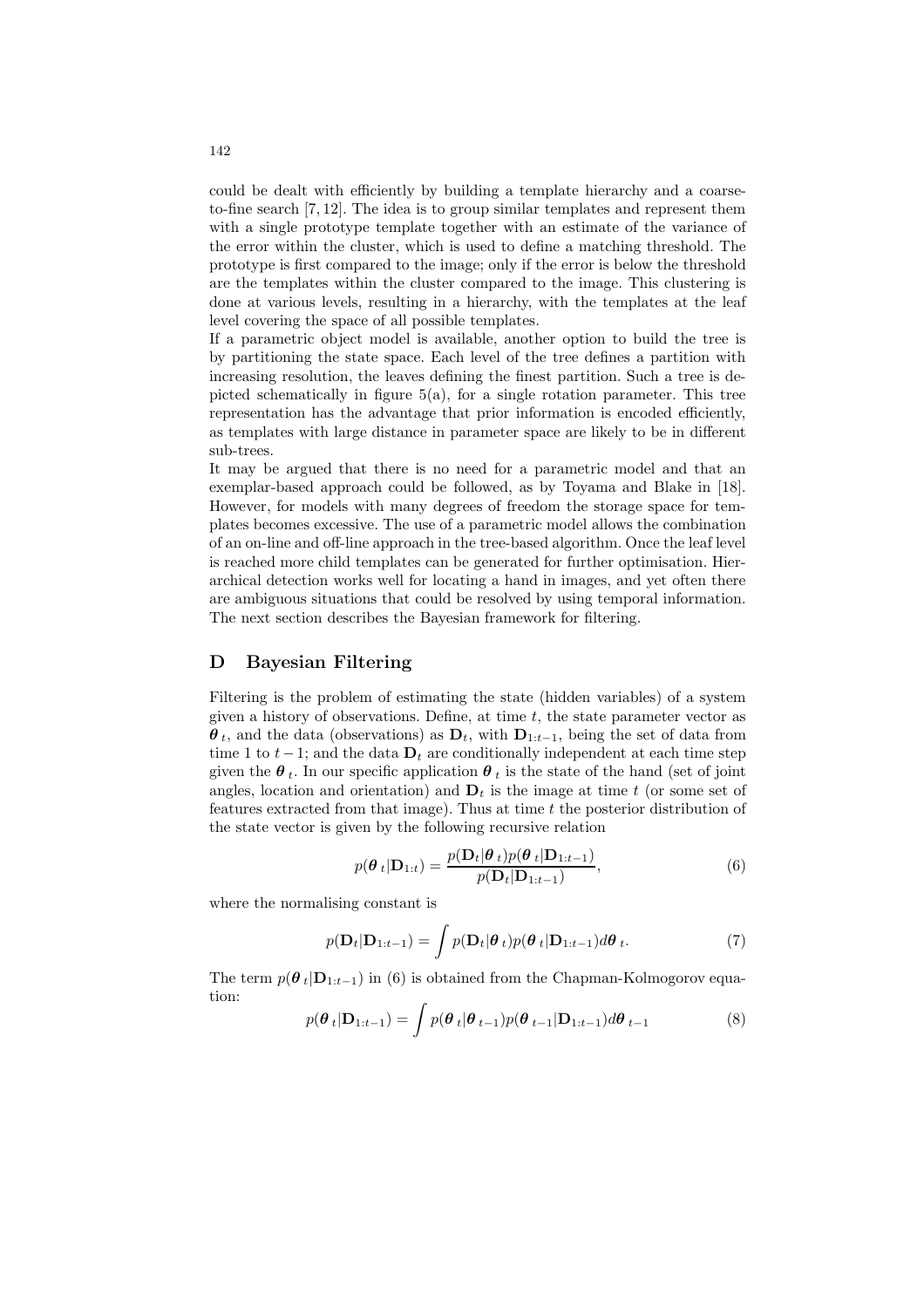

Fig. 5. Tree-based estimation of the posterior density. (a) Associated with the nodes at each level is a non-overlapping set in the state space, defining a partition of the state space (here rotation angle). The posterior distribution for each node is evaluated using the centre of each set, depicted by a hand rotated by a specific angle. Sub-trees of nodes with low posterior probability are not further evaluated. (b) Corresponding posterior density (continuous) and the piecewise constant approximation using tree-based estimation. The modes of the distribution are approximated with higher precision at each level.

with the initial prior pdf  $p(\theta_0|\mathbf{D}_0)$  assumed known. It can be seen that (6) and (8) both involve integrals. Except for certain simple distributions these integrals are intractable and so approximation methods must be used. As has been mentioned, Monte Carlo methods represent one way of evaluating these integrals. Alternatively, hierarchical detection provides a very efficient way to evaluate the likelihood  $p(\mathbf{D}_t|\boldsymbol{\theta}_t)$  in a deterministic manner, even when the state space is high dimensional; as the number of templates in the tree increases exponentially with the number of levels in the tree. This leads us to consider dividing up the state space into non-overlapping sets, just as the templates in the tree cover the regions of parameter space. Typically this methodology has been applied using an evenly spaced grid and is thus exponentially expensive as the dimension of the state space increases. In this paper we combine the tracking process with the empirically successful process of tree-based detection as laid out in section C resulting in an efficient deterministic filter.

### E Filtering Using a Tree-Based Estimator

Our aim is to design an algorithm that can take advantage of the efficiency of the tree-based search whilst also yielding a good approximation to Bayesian filtering. We design a grid-based filter, in which a multi-resolution partition is provided by the tree as given in Section C. Thus we will consider a grid defined by the leaves of the tree. Because the distribution is characterised by being almost zero in large regions of the state space with some isolated peaks, many of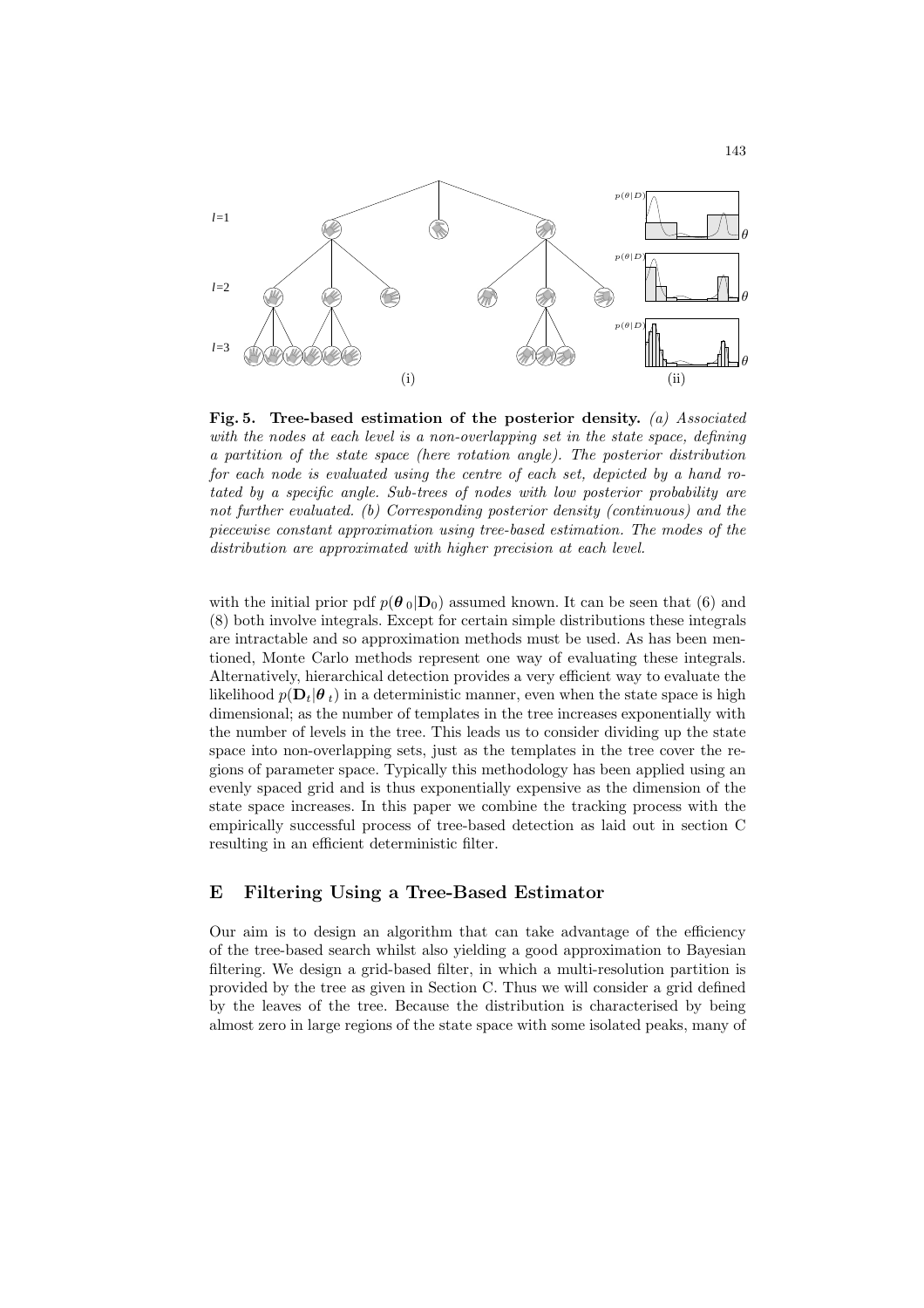the grid regions can be discarded as possessing negligible probability mass. The tree-based search provides an efficient way to rapidly concentrate computation on significant regions. At the lowest level of the tree the posterior distribution will be assumed to be piecewise constant. This distribution will be mostly zero for many of the leaves. At each tree level the regions with high posterior are identified and explored in finer detail in the next level (Figure 5b). It is to be expected that the higher levels will not yield accurate approximations to the posterior. However, just as for the case of detection, the upper levels of the tree can be used to discard inadequate hypotheses, for which the negative log posterior of the set exceeds a threshold value. The thresholds at the higher levels of the tree are set conservatively so as to not discard good hypotheses too soon. The equations of Bayesian filtering (6)-(8), are recast to update these states. For more details see [16].

### E.1 Formulating the Likelihood

A key ingredient for any tracker is the likelihood function  $p(\mathbf{D}_t|\boldsymbol{\theta}_t)$ , which relates the observations  $D_t$  to the unknown state  $\theta_t$ . For hand tracking finding good features and a likelihood function is challenging, as there are few features which can be detected and tracked reliably. Colour values and edges contours appear to be suitable and have been used frequently in the past [2, 20]. Thus the data is taken to be composed of two sets of observations, those from edge data  $\mathbf{D}_t^{edge}$ and from colour data  $\mathbf{D}_t^{col}$ . The likelihood function is assumed to factor as

$$
p(\mathbf{D}_t|\boldsymbol{\theta}_t) = p(\mathbf{D}_t^{edge}|\boldsymbol{\theta}_t) p(\mathbf{D}_t^{col}|\boldsymbol{\theta}_t).
$$
\n(9)

The likelihood term for edge contours  $p(\mathbf{D}_t^{edge}|\boldsymbol{\theta}_t)$  is based on the chamfer distance function [3, 4]. Given the set of projected model contour points  $\mathcal{U} = {\mathbf{u}_i}_{i=1}^n$ and the set of Canny edge points  $V = \{v_j\}_{j=1}^m$ , a quadratic chamfer distance function is given by

$$
d_{cham}^2(\mathcal{U}, \mathcal{V}) = \frac{1}{n} \sum_{i=1}^n d^2(i, \mathcal{V}),
$$
\n(10)

where  $d(i, V) = \max(\min_{v_i \in V} ||u_i - v_j||, \tau)$  is the thresholded distance between the point,  $u_i \in \mathcal{U}$ , and its closest point in V. Using a threshold value  $\tau$  makes the matching more robust to outliers and missing edges. The chamfer distance between two shapes can be computed efficiently using a distance transform, where the template edge points are correlated with the distance transform of the image edge map. Edge orientation is included by computing the distance only for edges with similar orientation, in order to make the distance function more robust [12]. We also exploit the fact that part of an edge normal on the interior of the contour should be skin-coloured.

In constructing the colour likelihood function  $p(\mathbf{D}_t^{col}|\boldsymbol{\theta}_t)$ , we seek to explain all the image pixel data given the proposed state. Given a state, the pixels in the image  $\mathcal I$  are partitioned into a set of object pixels  $\mathcal O$ , and a set of background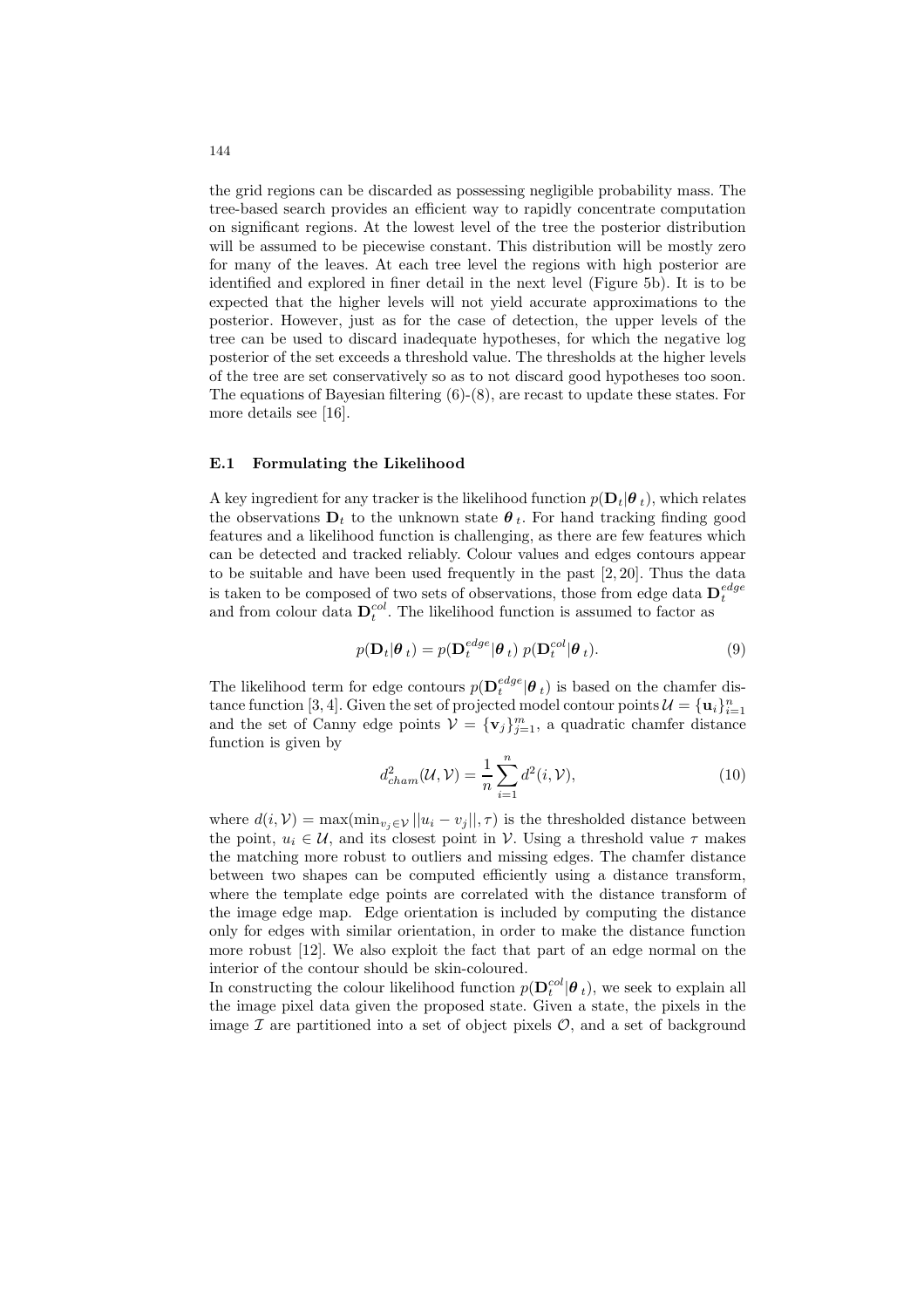pixels B. Assuming pixel-wise independence, the likelihood can be factored as

$$
p(\mathbf{D}_{t}^{col}|\boldsymbol{\theta}_{t}) = \prod_{k \in \mathcal{I}} p(I_{t}(k)|\boldsymbol{\theta}_{t}) = \prod_{o \in \mathcal{O}} p(I_{t}(o)|\boldsymbol{\theta}_{t}) \prod_{b \in \mathcal{B}} p(I_{t}(b)|\boldsymbol{\theta}_{t}), \qquad (11)
$$

where  $I_t(k)$  is the intensity normalised rg-colour vector at pixel location k at time t. The object colour distribution is modeled as a Gaussian distribution in the normalised colour space, and a uniform distribution is assumed for the background. For efficiency, we evaluate only the edge likelihood term while traversing the tree, and incorporate the colour likelihood only at the leaf level.

## F Results

We demonstrate the effectiveness of our technique by tracking both hand motion and finger articulation in cluttered scenes using a single camera. The results reveal the ability of the tree-structure to handle ambiguity arising from selfocclusion and 3D motion. In the first sequence (figure 6) we track the global 3D motion of a pointing hand. The 3D rotations are limited to a hemisphere. At the leaf level, the tree has the following resolutions: 15 degrees in two 3D rotations, 10 degrees in image rotation and 5 different scales. These 12,960 templates are then combined with a search at 2-pixel resolution in the image translation space. In the second example (figure 7) finger articulation is tracked while the hand is making transitions between different types of gestures. The tree is built by partitioning a lower dimensional eigen-space. Applying PCA to the data set shows that more than 96 percent of the variance is captured within the first four principal components, thus we partition the four dimensional eigen-space. The number of nodes at the leaf level in this case is 9,163. In the third sequence (figure 8) tracking is demonstrated for global hand motion together with finger articulation. The manifolds in section B.4 are used to model the articulation. The articulation parameters for the thumb and fingers are approximated by the first 2 eigenvectors of the joint angle data set obtained from opening and closing of the hand. For this sequence the range of global hand motion is restricted to a smaller region, but it still has 6 DOF. In total 35,000 templates are used at the leaf level. The tree evaluation takes approximately 2 to 5 seconds per frame on a 1GHz Pentium IV machine. Note that in all cases the hand model was automatically initialised by searching the complete tree in the first frame of the sequence.

### G Summary and Conclusion

Within this paper we have described a model-based hand tracking system which overcomes some of the major obstacles which have limited the use of hand trackers in practical applications. These are the handling of self-occlusion, tracking in cluttered backgrounds, and tracker initialisation.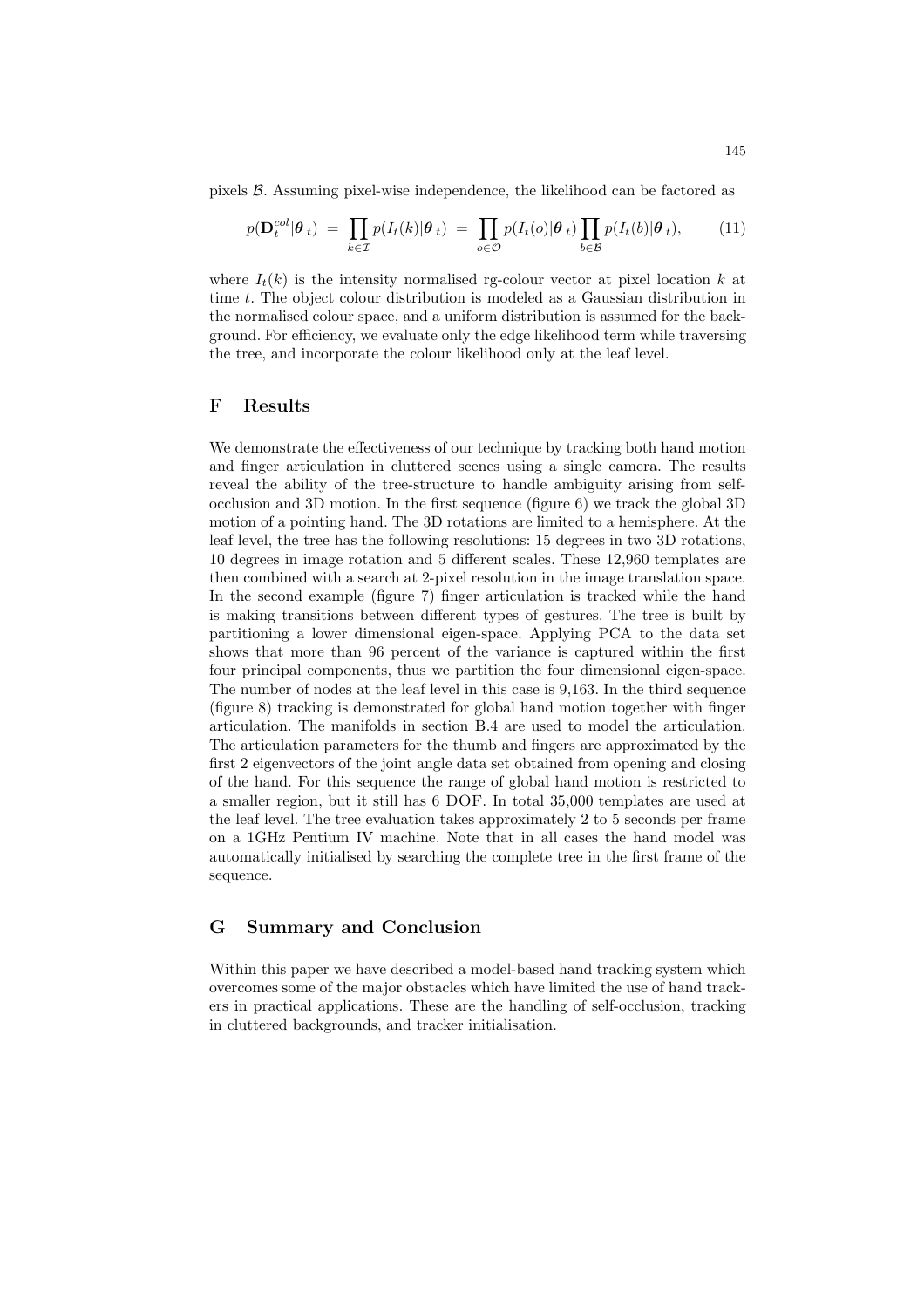

Fig. 6. Tracking a pointing hand in front of clutter. The images are shown with projected contours superimposed (top) and corresponding 3D avatar models (bottom), which are estimated using our tree-based algorithm. The hand is translating and rotating. A 2D deformable template would have problems coping with topological shape changes caused by self-occlusion.



Fig. 7. Tracking finger articulation. In this sequence a number of different finger motions are tracked. The images are shown with projected contours superimposed (top) and corresponding 3D avatar models (bottom), which are estimated using our tree-based filter. The nodes in the tree are found by hierarchical clustering of training data in the parameter space, and dynamic information is encoded as transition probabilities between the clusters.

Our algorithm uses a tree of templates, generated from a 3D geometric hand model. The model is constructed from a set of truncated quadrics, and its contours can be projected into the image plane while handling self-occlusion. Articulated hand motion is learned from training data collected using a data glove. The likelihood cost function is based on the chamfer distance between projected contours and edges in the image. Additionally, edge orientation and skin colour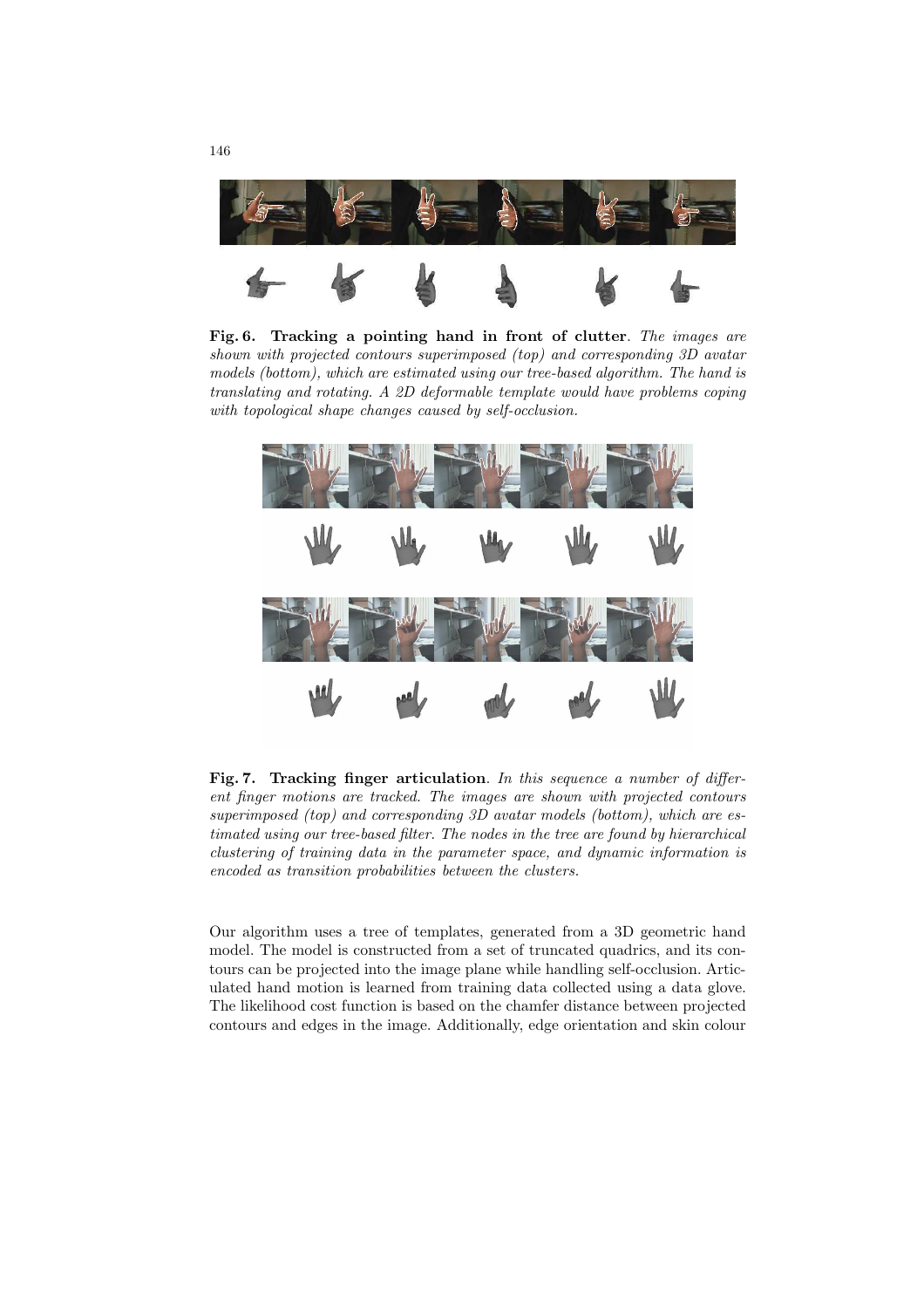

Fig. 8. Tracking a hand opening and closing with rigid body motion. This sequence is challenging because the hand undergoes translation and rotation while opening and closing the fingers. 6 DOF for rigid body motion plus 2 DOF using manifolds for finger flexion and extension are tracked successfully with our tree-based algorithm.

information is used, making the matching more robust in cluttered backgrounds. The problem of tracker initialisation is solved by searching the tree in the first frame without the use of any prior information. We have tested the tracking method on a number of sequences including hand articulation and cluttered backgrounds. Furthermore within these sequences the hand undergoes rotations leading to significant topological changes in the projected contours. The tracker performs well even in these circumstances.

Acknowledgements The authors would like to thank the Gottlieb Daimler–and Karl Benz–Foundation, the EPSRC, the Gates Cambridge Trust, and the Overseas Research Scholarship Programme for their support.

### References

- 1. K. N. An, E. Y. Chao, W. P. Cooney, and R. L. Linscheid. Normative model of human hand for biomechanical analysis. J. Biomechanics, 12:775–788, 1979.
- 2. V. Athitsos and S. Sclaroff. Estimating 3D hand pose from a cluttered image. In Proc. Conf. Computer Vision and Pattern Recognition, Madison, USA, June 2003. to appear.
- 3. H. G. Barrow, J. M. Tenenbaum, R. C. Bolles, and H. C. Wolf. Parametric correspondence and chamfer matching: Two new techniques for image matching. In Proc. 5th Int. Joint Conf. Artificial Intelligence, pages 659–663, 1977.